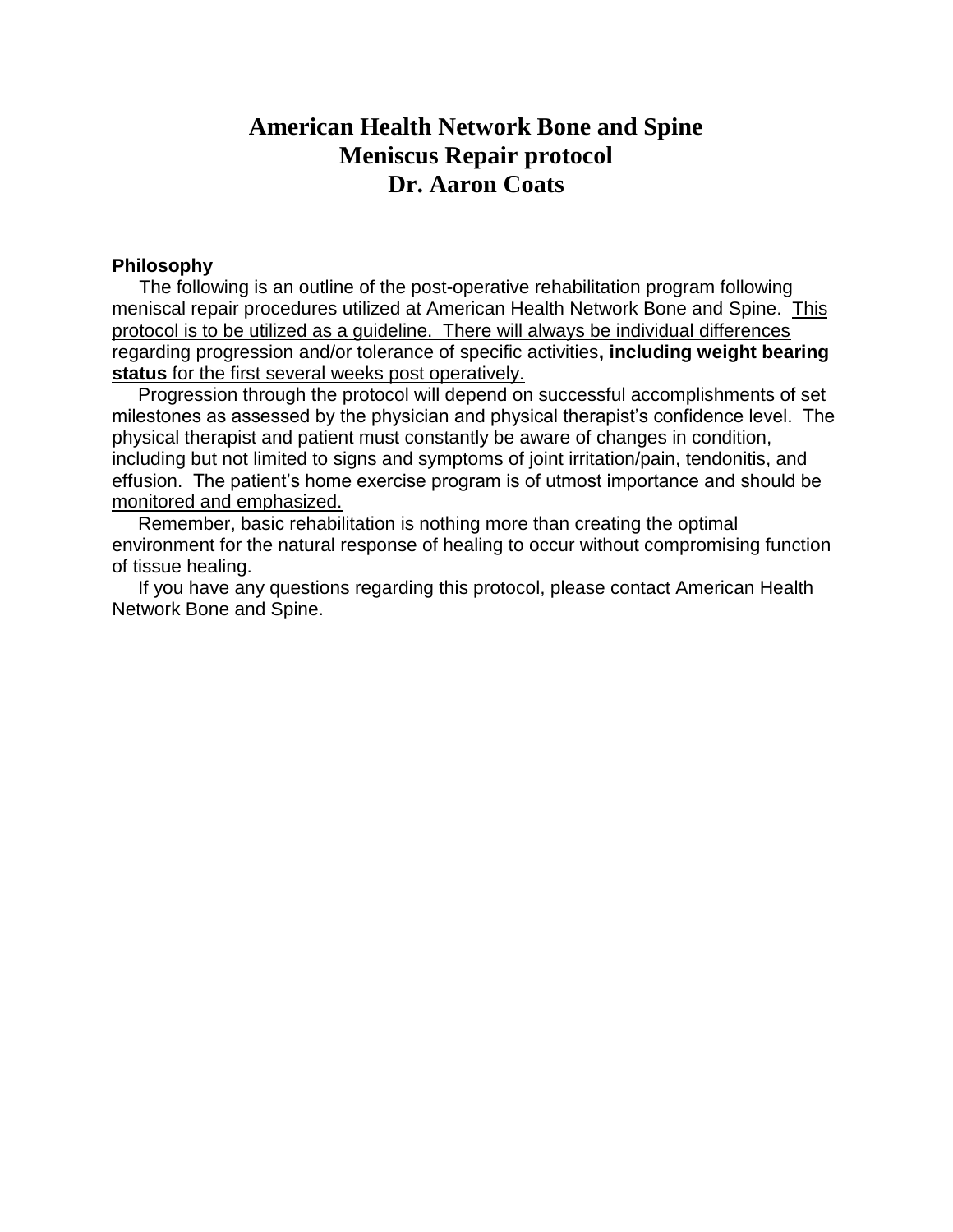**CONSIDERATIONS:** Meniscal repairs located in the vascular zones of the periphery or outer third of the meniscus are progressed more rapidly than those repairs that are more complex and located in that avascular zone of the meniscus. Dependent upon the location of the repair, post operative weight bearing status as well as the intensity and time frame of initiation of functional activities will vary. **Please follow individual physician guidelines on the referral.**

**CAUTION:** Return to intense activities such as impact loading, jogging, deep knee flexion, or pivoting and shifting early post-operatively may increase the overall chance of a repeat meniscal tear and symptoms of pain, swelling, or instability should be closely monitored by the patient.

#### **Phase I: Weeks 0- 6**

# **GOALS OF PHASE:**

**Control pain and effusion Achieve adequate quad/VMO contraction, no extensor lag Independent in HEP ROM 0-120 deg.**

#### **RESTRICTIONS:**

**WEIGHT BEARING-** Brace locked in full extension when weight bearing if released by MD to do so.

**BRACE-**Locked at 0 degrees for first 4 weeks. May remove brace to perform NWB exercises

#### **ROM**- **Full ROM in NWB position (patient MUST work on motion and patellar mobility at least 2-3 times daily on days when not in rehab)**

Active and Passive full knee flexion Patellar mobs Ankle pumps Gastoc/soleus stretch Hamstring/ITB stretch Prone hangs to facilitate extension Heel slides for flexion

#### **STRENGTH- no loading past 60 degrees for 6 wks.**

Quad sets with E-stim SLR in 4 planes, supine/sidelying hip circles SAQ, prone knee extensions/TKEs Multi-hip machine in 4 planes Hip flexion-seated Multi-angle isometrics 0-60

IF RELEASED FOR WBAT may add as appropriate: heel raises, wt. shifting, line walking, single leg balance; if adequate quad control and released to unlock in WB: 0-60 degree leg press (high rep, low weight), wall slides, total gym mini squats.

FOR ADVANCED PATIENT/ATHLETES: UBE, UE wt lifting, core strengthening may be done if it does not load LEs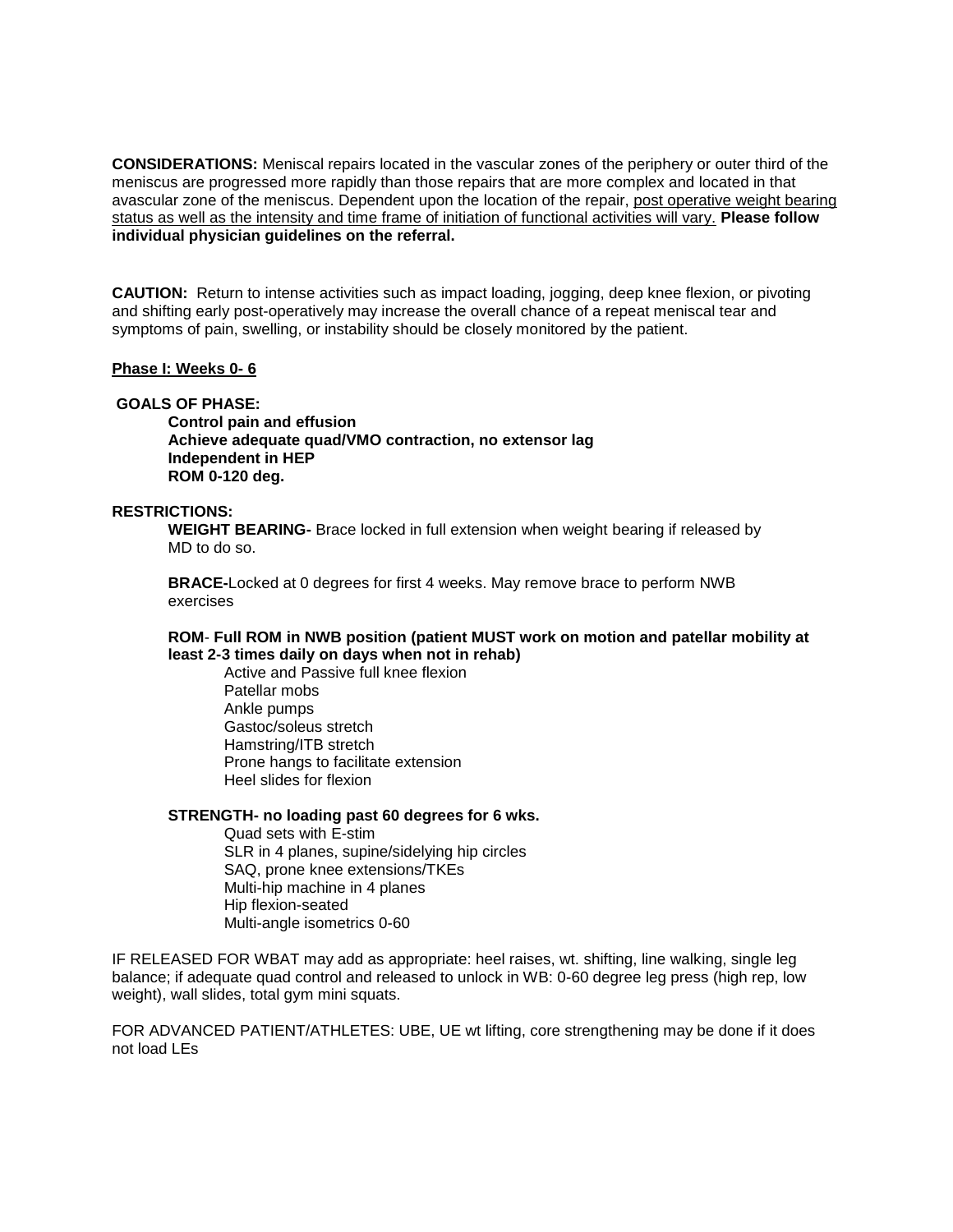## **MODALITIES**

E-stim and cryotherapy as needed

**Phase II: Weeks 7-12** Be aware of changes in condition (such as pain and effusion) and modify program as indicated

#### **GOALS OF PHASE:**

**Full ROM Adequate quad/VMO contraction Control pain and effusion PWB to FWB with quad control. Brace as referred by physician. Ambulate with good control of knee and no deviations.**

#### **ROM**

Active and passive ROM 0-120-Patellar mobs Continue stretches as previous Scar Massage

#### **STRENGTH- no loading past 90 for 12 wks.**

Continue previous exercises as indicated. Monster walk add variations Heel-toe walking, cone stepping to Dynamic warm-up Leg Press, Total gym (0-60) or Reformer Wall squats Lateral step down Stationary bike (as motion available-do not force) Mini-squats/squats (0-90) Hamstring curl (0-90) Leg Press (0-90) Lunges-knee not to migrate over toe Begin light circuit training - Stepper, Nordictrack, treadmill, ladder drills

#### **BALANCE TRAINING-** add WB exercises to above if NWB until now

Cone walking Mini squat with UE or LE reach (rock around the clock) Single leg balance with plyotoss or other challenge Sports cord agility work Wobble board work

## **MODALITIES**

Cryotherapy as needed

### **Phase IV: Weeks 13+**

#### **GOALS OF PHASE:**

**Enhance neuromuscular control Perform selected sports specific activity and release per MD to unrestricted sporting activity Achieve maximal strength and endurance**